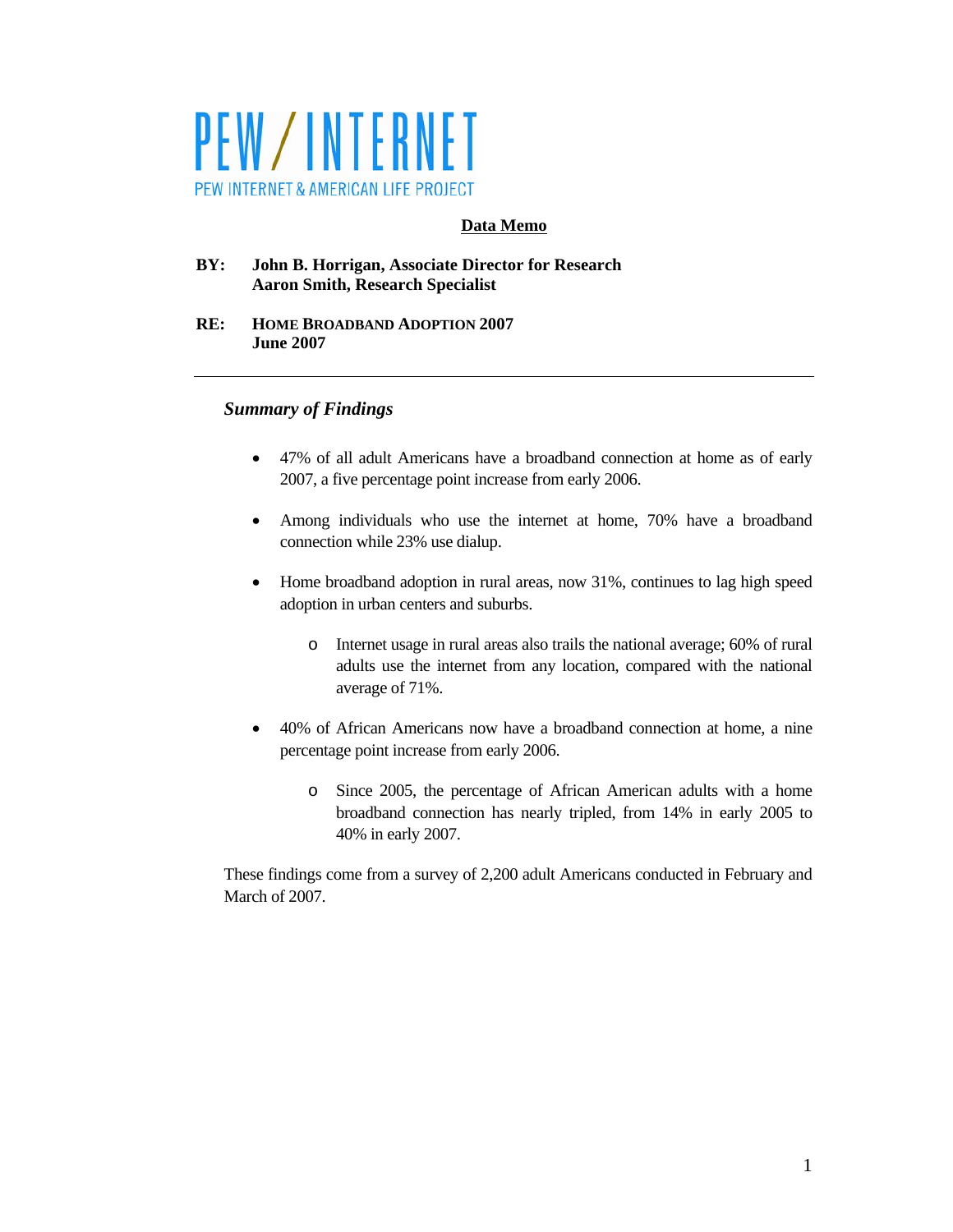#### **Broadband Adoption in 2007**

After exhibiting relatively strong growth between early 2005 and early 2006, home broadband adoption in 2006-2007 grew at its slowest rate in recent years. As of March 2007, 47% of adult Americans say they have a high-speed connection at home, up from 42% in early 2006. This 12% year-to-year growth rate is much lower than the 40% rate in the previous period.



Currently, 71% of adults use the internet at least occasionally from any location; of these, 94% have an internet connection at home. Among adults with a home internet connection, 70% go online using a high-speed connection, versus 23% who use dialup.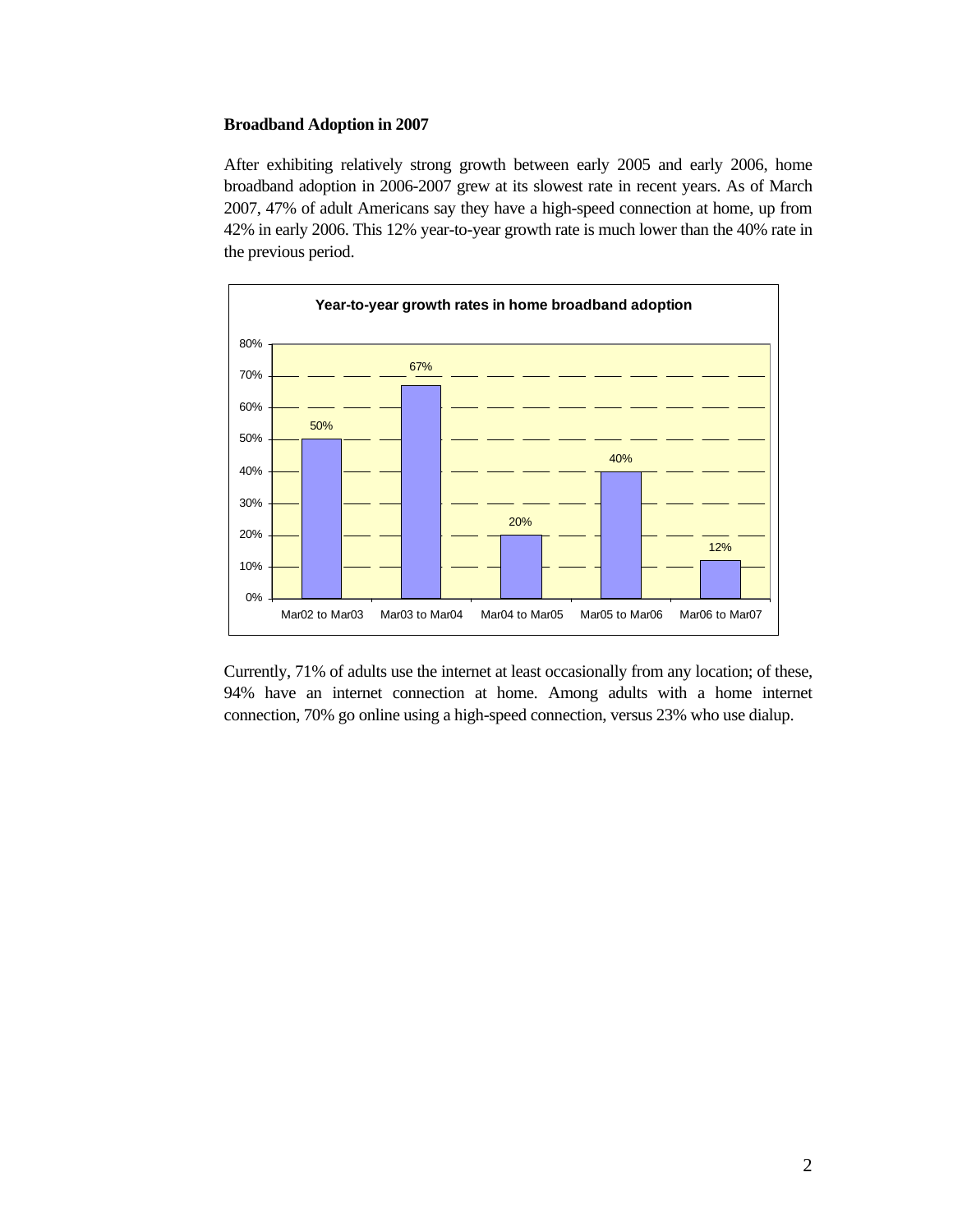| A snapshot of internet adoption in the United States |                                                                |     |  |  |  |
|------------------------------------------------------|----------------------------------------------------------------|-----|--|--|--|
| Internet Users<br>(71% of all adults)                | Broadband at home                                              | 47% |  |  |  |
|                                                      | Dial-up connection                                             | 15% |  |  |  |
|                                                      | Connection type not specified                                  | 5%  |  |  |  |
|                                                      | Use internet at work only                                      | 2%  |  |  |  |
|                                                      | Use internet in location other than<br>work or home            | 2%  |  |  |  |
| Non Users<br>(29% of all adults)                     | Do not use a computer at work,<br>school, home or elsewhere    | 27% |  |  |  |
|                                                      | Have access to a computer, but do<br>not use internet or email | 2%  |  |  |  |

**Source:** Pew Internet Project February-March 2007 survey of 2,200 adults; 966 were home broadband users

Despite relatively slow growth on a percentage basis compared with previous years, the number of home broadband users in early 2007 is now roughly as large (on a percentage basis) as the entire universe of internet users in the first year of the Pew Internet Project's surveys of online use. In June 2000, 48% of respondents reported going online via *any* type of connection to check email or access the Internet, compared with the 47% who have a home broadband connection now.

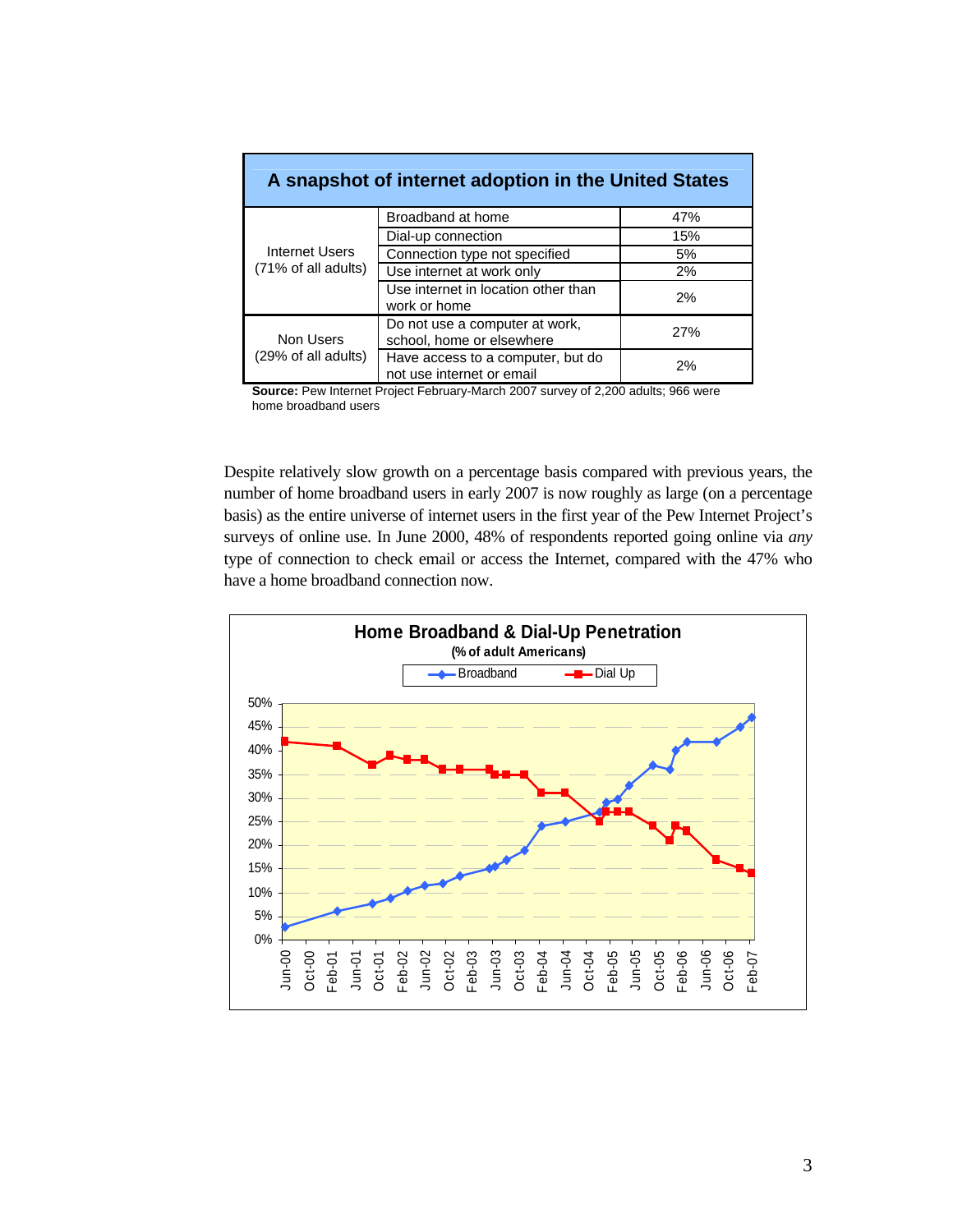#### **Broadband Adoption Among Population Subgroups**

Historically, high-speed internet adoption has been concentrated among the young, educated and relatively well-off. This trend held to form in our 2007 survey, as several historically broadband-heavy groups continue to have broadband usage adoption well above the overall average for adult Americans. In particular, broadband penetration remains high among Americans ages 18-49, those with annual household incomes over \$75,000 and college graduates.

| <b>Trends in Broadband Adoption Across</b>                                 |                                          |                                          |                                          |  |  |
|----------------------------------------------------------------------------|------------------------------------------|------------------------------------------|------------------------------------------|--|--|
| <b>Population Subgroups</b>                                                |                                          |                                          |                                          |  |  |
|                                                                            | % with<br>broadband<br>at home<br>(2005) | % with<br>broadband<br>at home<br>(2006) | % with<br>broadband<br>at home<br>(2007) |  |  |
| All adult Americans                                                        | 30%                                      | 42%                                      | 47%                                      |  |  |
| Gender                                                                     |                                          |                                          |                                          |  |  |
| Male                                                                       | 31                                       | 45                                       | 50                                       |  |  |
| Female                                                                     | 27                                       | 38                                       | 44                                       |  |  |
| Age                                                                        |                                          |                                          |                                          |  |  |
| 18-29                                                                      | 38                                       | 55                                       | 63                                       |  |  |
| 30-49                                                                      | 36                                       | 50                                       | 59                                       |  |  |
| 50-64                                                                      | 27                                       | 38                                       | 40                                       |  |  |
| $65+$                                                                      | 8                                        | 13                                       | 15                                       |  |  |
| <b>Race/Ethnicity</b>                                                      |                                          |                                          |                                          |  |  |
| White (not Hispanic)                                                       | 31                                       | 42                                       | 48                                       |  |  |
| Black (not Hispanic)                                                       | 14                                       | 31                                       | 40                                       |  |  |
| <b>Education</b>                                                           |                                          |                                          |                                          |  |  |
| Less than high school                                                      | 10                                       | 17                                       | 21                                       |  |  |
| High school grad                                                           | 20                                       | 31                                       | 34                                       |  |  |
| Some college                                                               | 35                                       | 47                                       | 58                                       |  |  |
| College +                                                                  | 47                                       | 62                                       | 70                                       |  |  |
| <b>Income</b>                                                              |                                          |                                          |                                          |  |  |
| Under \$30K                                                                | 15                                       | 21                                       | 30                                       |  |  |
| \$30K-50K                                                                  | 27                                       | 43                                       | 46                                       |  |  |
| \$50K-\$75K                                                                | 35                                       | 48                                       | 58                                       |  |  |
| Over \$75K                                                                 | 57                                       | 68                                       | 76                                       |  |  |
| <b>Community Type</b>                                                      |                                          |                                          |                                          |  |  |
| Urban                                                                      | 31                                       | 44                                       | 52                                       |  |  |
| Suburban                                                                   | 33                                       | 46                                       | 49                                       |  |  |
| Rural                                                                      | 18                                       | 25                                       | 31                                       |  |  |
| Sources: 2005 data comes from the Pew Internet Project's combined January- |                                          |                                          |                                          |  |  |

March tracking survey of 4,402 adults; 1,265 were home broadband users. The margin of error for all respondents is +/- 1.6%.

2006 data comes from the Pew Internet Project's February 15 through April 6 survey of 4,001 adults; 1,562 were home broadband users. The margin of error for all respondents is +/- 1.7%.

2007 data comes from the Pew Internet Project's February-March survey of 2,200 adults; 966 were home broadband users. The margin of error for all respondents is +/- 2.3%.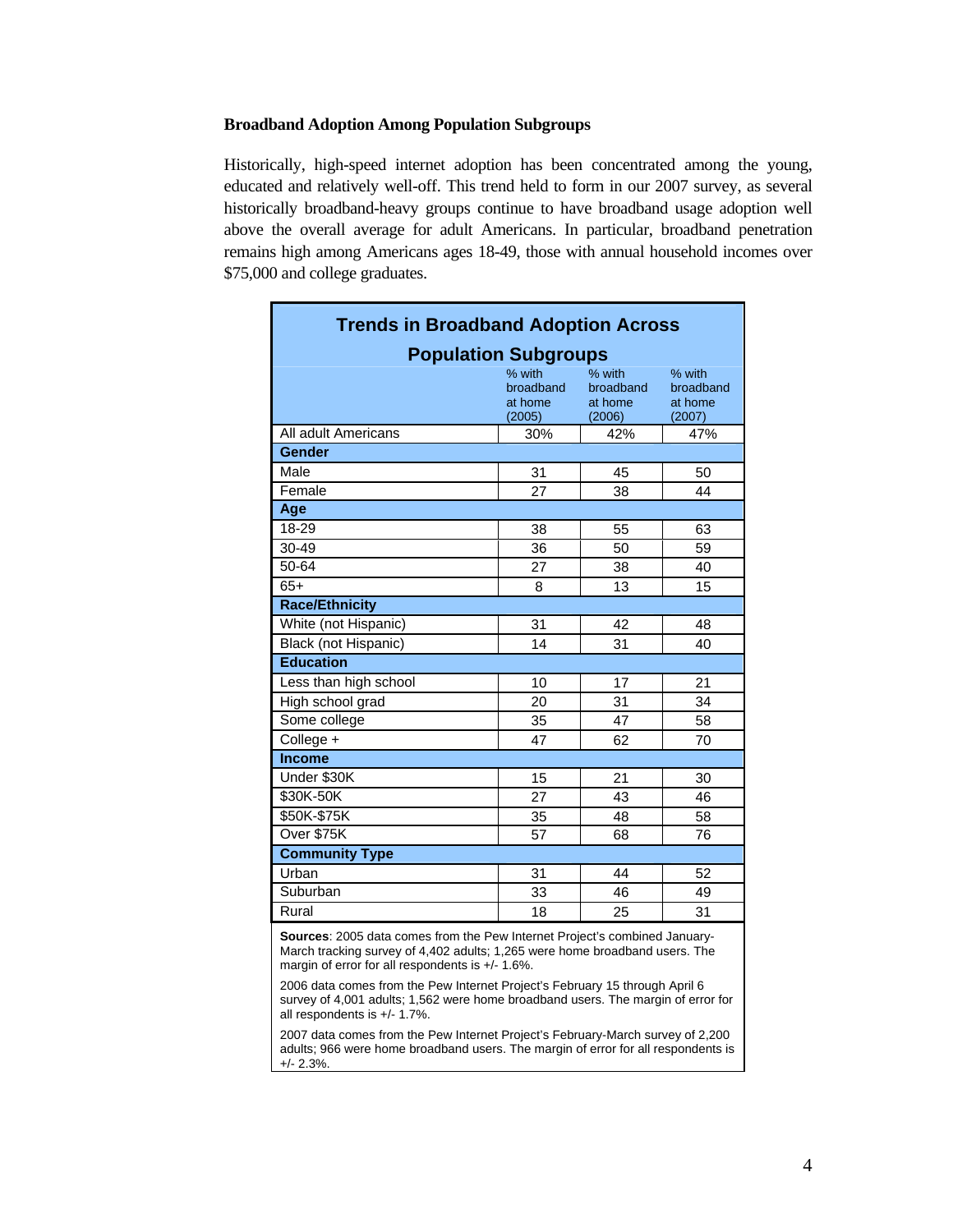The 2005-2006 time period witnessed strong growth in broadband adoption across numerous demographic groups. As might be expected given the comparatively modest overall growth in broadband adoption for 2006-2007, growth rates among most population subgroups during the current time period were relatively modest by comparison. However, some demographic groups exhibited rapid broadband growth in 2006-2007 when compared with the adult population as a whole (year-to-year growth rates noted in parentheses):

- Those with annual household incomes under \$30,000 (43%)
- African-Americans (29%)
- Residents of rural areas (24%)
- Those with less than a high school education (24%)
- Those who say they have attended some college, but have not graduated (23%)

Americans with annual household incomes under \$30,000 are the only major demographic group for which broadband growth rates in 2006-07 (43%) met or exceeded those seen in 2005-06 (40%). Continued strong growth in broadband penetration among low-income households is particularly important both because of the size of this segment (25% of respondents in our February 2007 survey reported annual household incomes of under \$30,000 per year) and because these lower income households have long been among the most under-represented groups in home high-speed adoption.

Several groups in particular exhibited low growth relative to the overall average. These include (year-to-year growth rates again noted in parentheses):

- The age  $50-64$  cohort  $(5%)$
- Those with annual household incomes between \$30,000 and \$50,000 (7%)
- Suburbanites (7%)

### **Focus on African-Americans**

 $\overline{a}$ 

As recently as early 2005, broadband adoption among African-Americans was just 14%, among the lowest of any major demographic group. However, the past two to three years have brought rapid adoption of broadband by African-American adults. Today 40% of African-Americans have a broadband internet connection at home, an increase from 31% in March  $2006$ .<sup>1</sup> While this figure is lower than the home high-speed penetration rate for whites, it represents a 186% increase since early 2005. Put another way, African-Americans now "trail" whites by just one year with respect to broadband adoption—high

<sup>1</sup> The eight percentage point difference in home broadband adoption among African-Americans in the 2006-2007 timeframe is statistically significant at a 90% confidence level.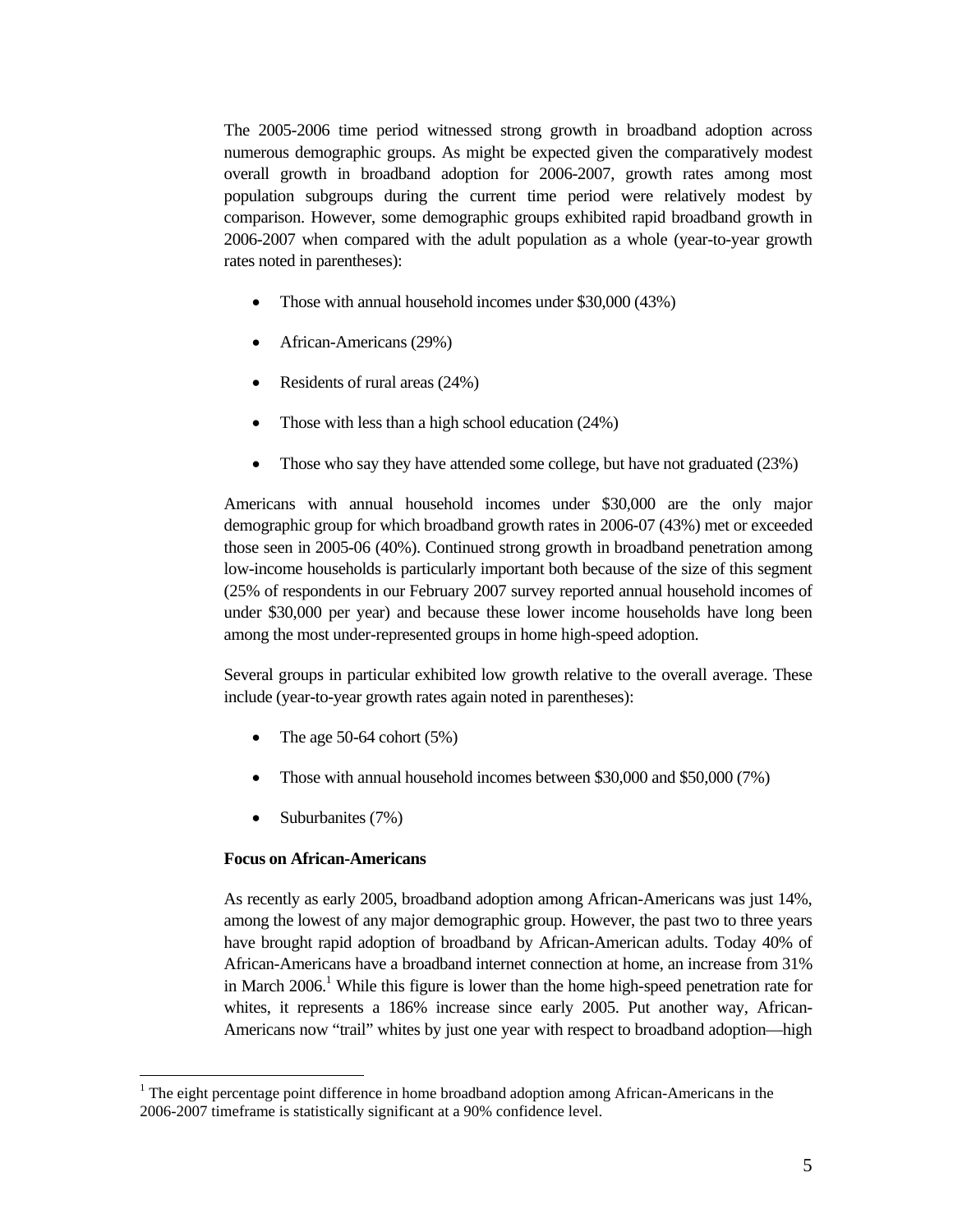speed internet penetration among African-Americans in 2007 is now roughly equivalent to that seen for whites in 2006.

The difference in broadband adoption between African-Americans and whites is due primarily to lower internet usage among African-Americans. Overall, 73% of whites use the internet at least occasionally from any location, compared with 62% of African-Americans. The relatively lower incomes and relatively lower average levels of educational attainment for African-Americans contribute greatly to this gap in internet usage, since individuals with low incomes and education levels (regardless of race) are generally much less likely to use the internet.<sup>2</sup> When whites and blacks who use the internet at home are compared side by side, rates of broadband adoption are similar: 70% of African-Americans who use the internet at home have broadband compared with 69% of whites.3

#### **Rural Broadband Adoption**

 $\overline{a}$ 

Rural residents have long trailed their counterparts in the cities and suburbs in both internet usage and broadband adoption. As noted above, 31% of rural Americans have home broadband connections, compared with 49% of suburban residents and 52% of urban Americans. Rural broadband penetration still lags considerably behind the levels in non-rural America, but rural broadband continues to experience strong growth rates (albeit from a smaller base of users). Between 2006 and 2007, high-speed internet usage among rural adults grew by 24%, versus 18% for urban residents and just 7% for suburbanites. In the same way that African-Americans "trail" whites in broadband adoption by roughly one year, broadband penetration among rural residents in early 2007 is now roughly equal to broadband penetration among urban/suburban residents in early 2005.

 $2^{2}$  Some 46% of African Americans reported having a household income under \$30,000 annually in the February 2007 survey, against the average of 25%. Some 13% of African Americans have eanred college degrees versus 27% of all adult Americans.

 $3$  The share of internet users who say they have access at home are roughly the same for whites and African-Americans in our February 2007 survey. Some 95% of white internet users go online from home, and 93% of African-American internet users do.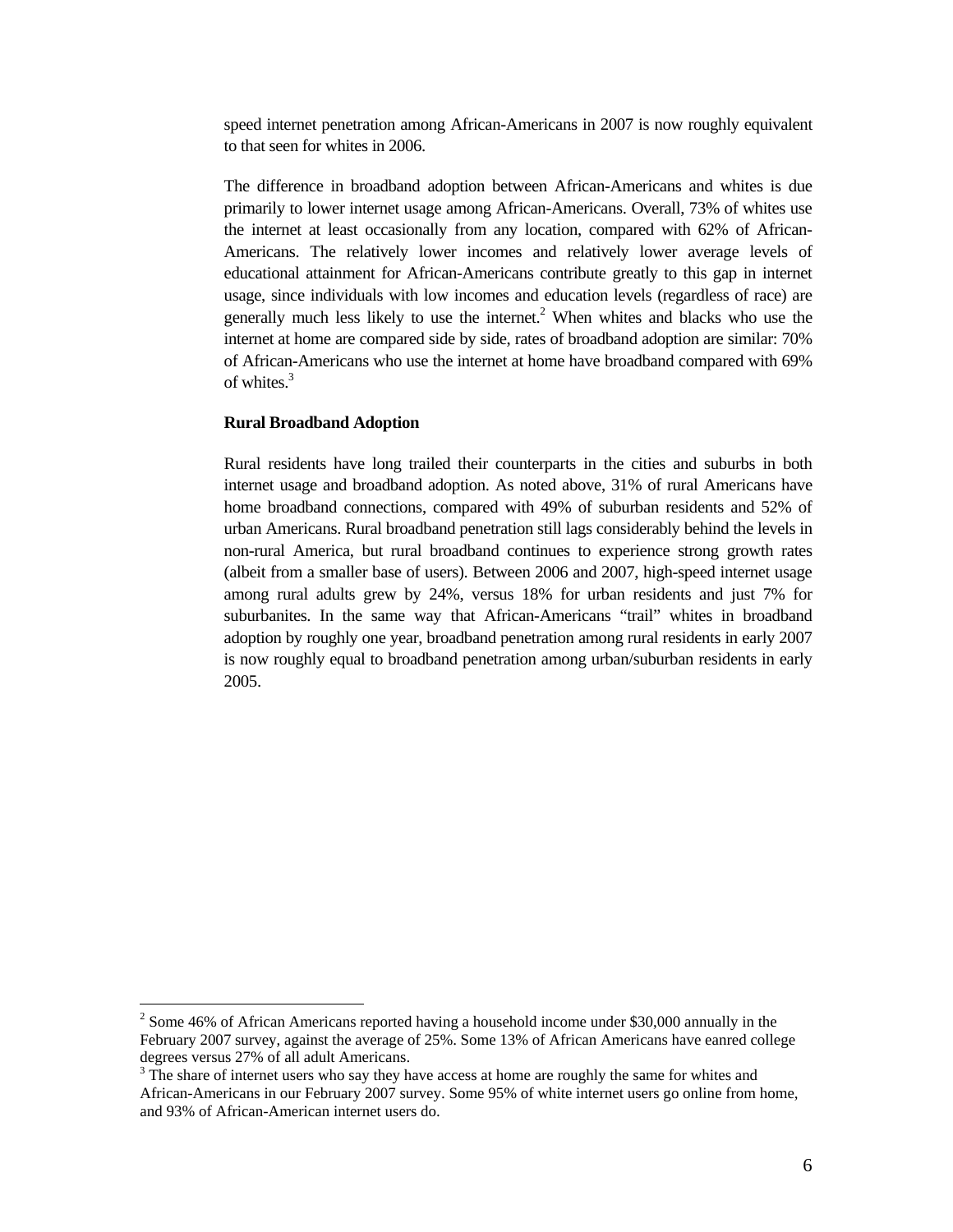

The gap in broadband penetration between rural and urban/suburban residents is comprised of two elements. As with African-Americans and whites, the first element is the low level of overall internet usage among rural residents—73% of urban and suburban residents use the internet at least occasionally, while 60% of rural adults are internet users.

The second element of the rural broadband gap is the relatively low level of broadband adoption among rural residents who do use the internet. Just over half (55%) of rural internet users have a broadband connection at home; among urban/suburban adults, broadband adoption among internet users is 73%. Suburban and urban residents are also more likely to have access to a broadband connection at their place of employment; just over two thirds of rural adults (38%) have access to a broadband connection either at home or at work, versus more than 55% for urban and suburban residents.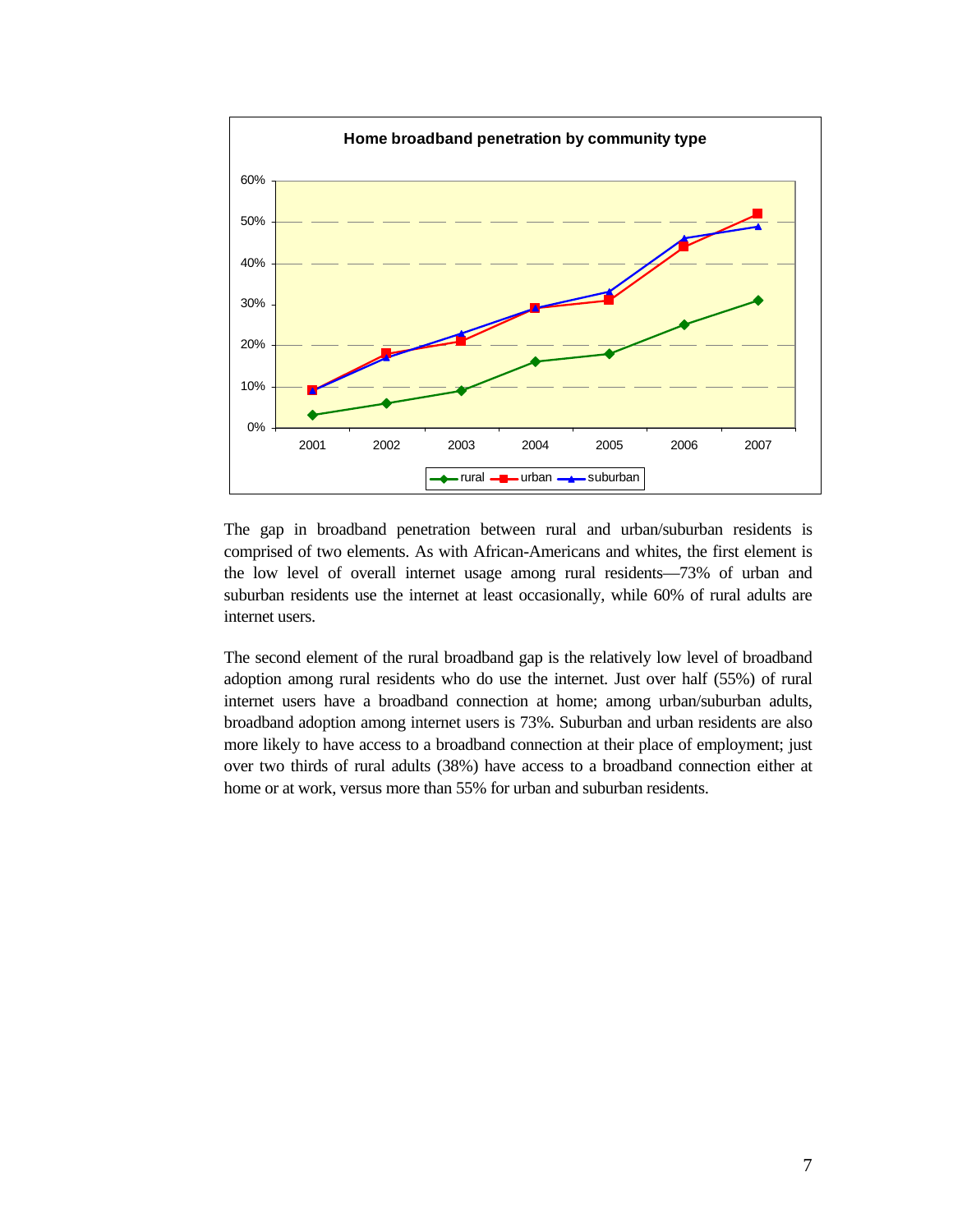

Statistical analysis of the survey data controlling for factors such as income, education and age shows that both race and geography are significant factors in predicting overall internet usage. In predicting broadband adoption among internet users, however, the impact of race is negligible—African-Americans and whites with similar demographic characteristics show similar levels of broadband usage.

At the same time, the impact on broadband usage of living in a rural area is negative and significant. While our 2007 survey did not specifically ask respondents whether broadband was available in their area, previous studies have pointed to the lack of infrastructure in rural areas as a contributing factor in the slow growth in adoption of rural broadband, a theory that is consistent with the above findings.4

 4 Pew Internet and American Life Project, Rural Broadband Internet Use, February 2006. Available online at: http://www.pewinternet.org/pdfs/PIP\_Rural\_Broadband.pdf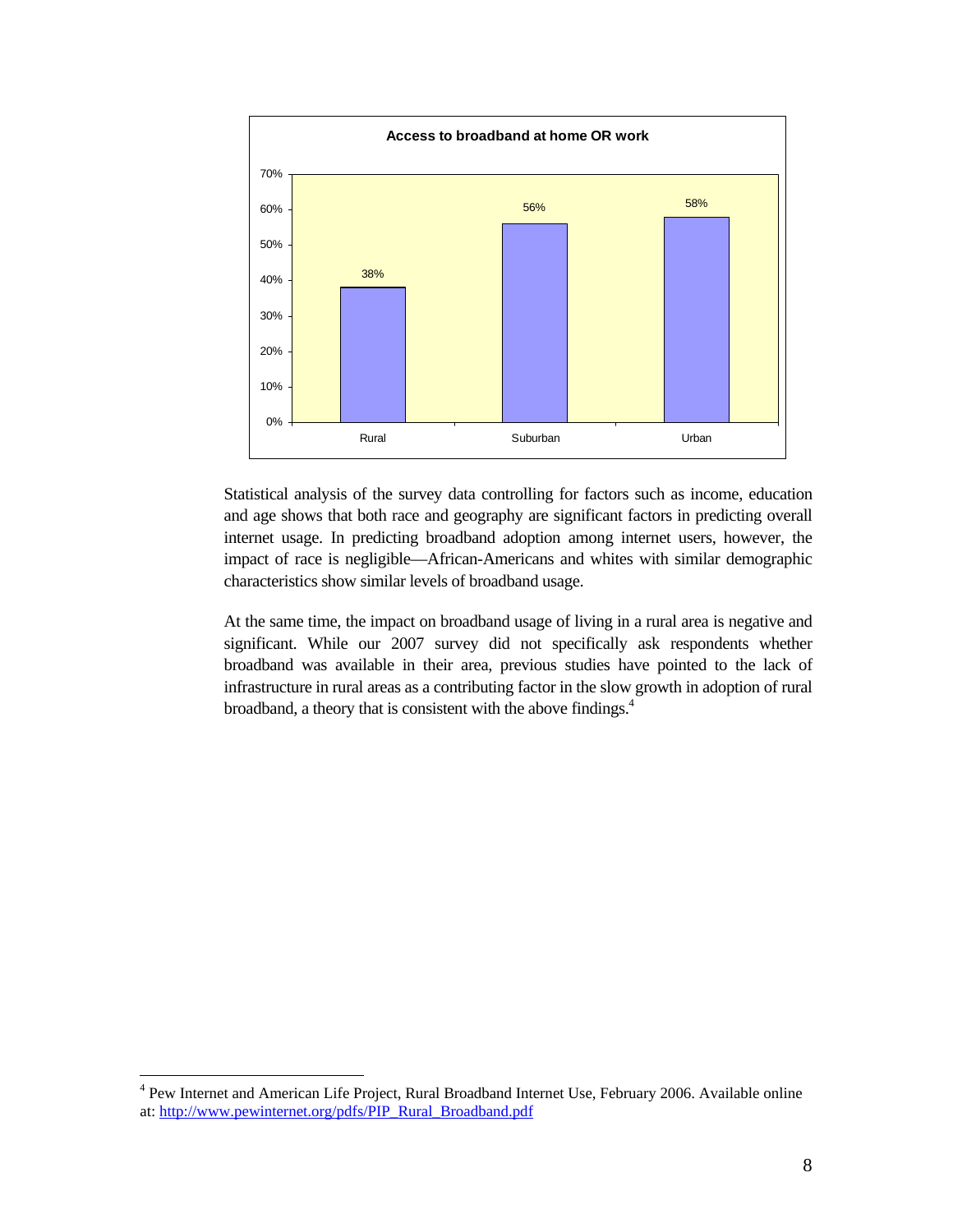### **Latinos and Broadband**

From June through October 2006, the Pew Internet Project and Pew Hispanic Center surveyed 6,016 Hispanic adults in order to gauge internet usage habits among Latinos.<sup>5</sup> Respondents were allowed to complete this survey in either English or Spanish, thus painting a more comprehensive portrait of the Latino community than our traditional English-only tracking survey. As a result, this report uses findings from our 2006 Latinos survey in lieu of data collected from "English-only" Latinos in our February-March 2007 survey. Key findings relating to broadband usage among Latinos include:

- 56% of Latinos go online from any location. This is slightly lower than the rate of internet usage among African-Americans (62%) and rural adults (60%).
- 29% of Hispanic adults have a home broadband connection, compared with 31% for rural dwellers, 40% for African-Americans and 47% for the adult population as a whole. As with African-Americans and rural residents, low broadband penetration among Hispanics is influenced heavily by low internet usage within this group.
- Among Latinos with home internet access, 66% have a broadband connection; this is comparable to the overall percentage for all internet users (70%).

## **Broadband Adoption and Internet Usage Patterns**

Previous Pew Internet Project research has highlighted the strong relationship between high-speed internet access and the richness and intensity of the online experience. Compared with individuals with a dialup internet connection, broadband users use the internet more regularly and engage more frequently in a variety of online activities.<sup>6</sup>

Our February-March 2007 survey shows this phenomenon proceeding apace. As the table below indicates, 65% of home broadband users go online from home at least once per day to use the internet or check email, compared with 40% for dialup users.

 $\overline{a}$ 

<sup>&</sup>lt;sup>5</sup> Pew Internet and American Life Project and Pew Hispanic Center, Latinos Online, March 14, 2007. Available online at: http://www.pewinternet.org/pdfs/Latinos\_Online\_March\_14\_2007.pdf 6

 $6$  Pew Internet and American Life Project, Home Broadband Adoption 2006, May 28, 2006. Available online at: http://www.pewinternet.org/pdfs/PIP\_Broadband\_trends2006.pdf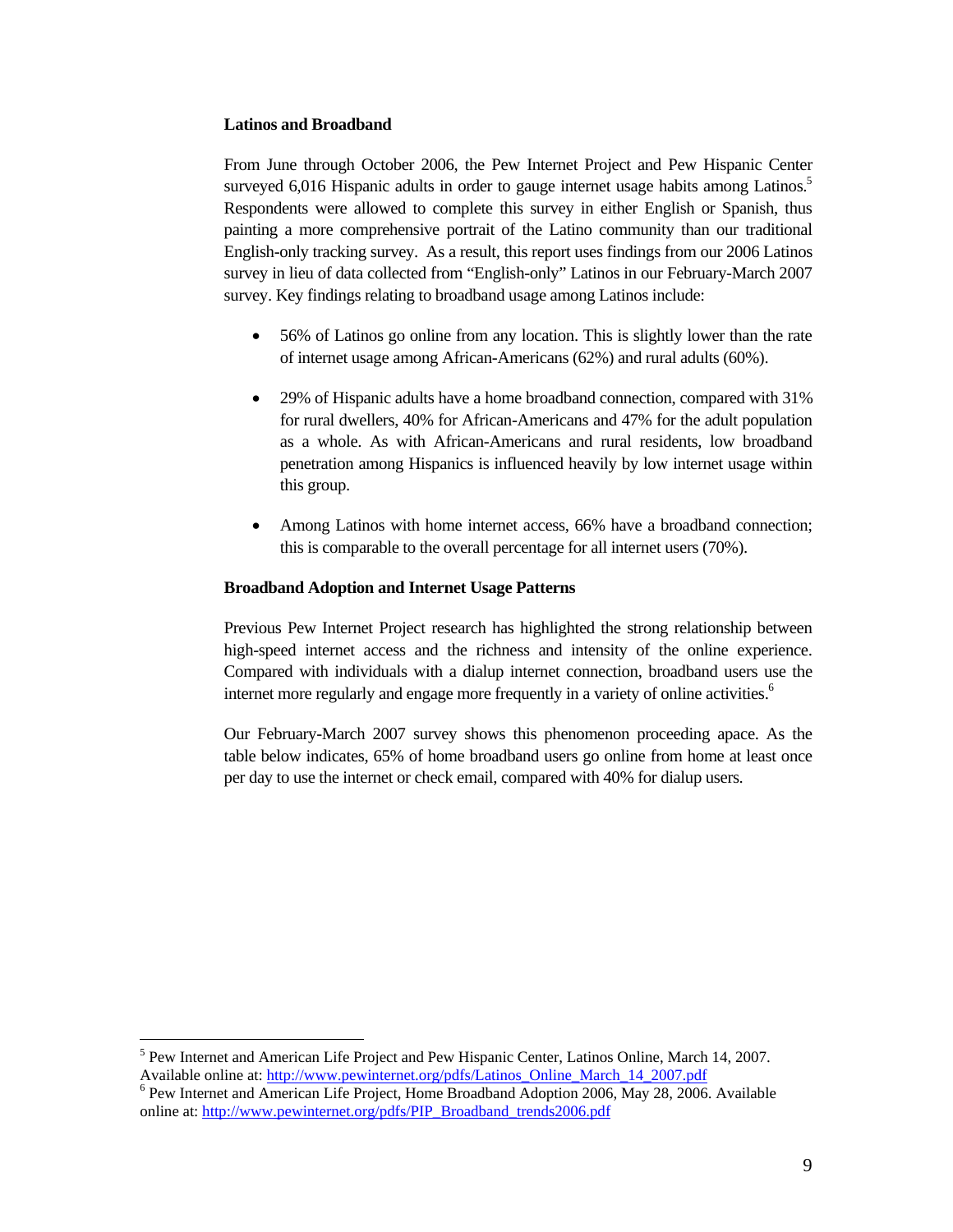

In addition to using the internet more frequently than individuals with dialup access, broadband users also participate in a wider range of online activities. It is perhaps not surprising that broadband users exhibit greater rates of participation in bandwidthintensive activities, such as internet telephony, that are cumbersome and time consuming at dialup speeds. What is particularly notable is that broadband users are also more likely than dialup users to take part in several comparatively low tech (i.e. less bandwidthintensive) online activities such as searching for information on Wikipedia or reading online news sites.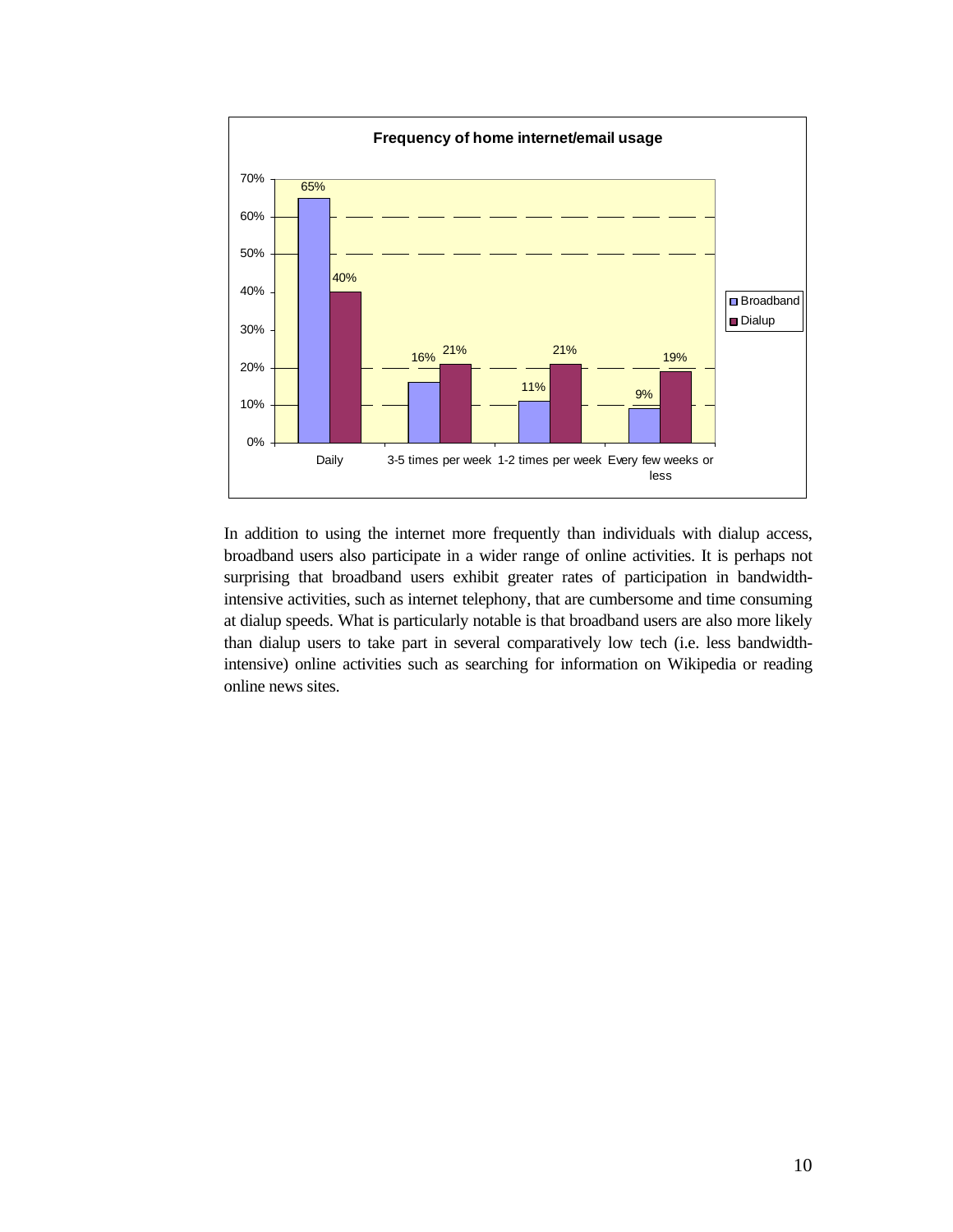| Percent of internet users who ever engage in the<br>following online activities (from any location) |                                 |                       |                          |  |  |
|-----------------------------------------------------------------------------------------------------|---------------------------------|-----------------------|--------------------------|--|--|
|                                                                                                     | All<br>Internet<br><b>Users</b> | Home<br><b>Dialup</b> | Home<br><b>Broadband</b> |  |  |
| Send or read email                                                                                  | 91%                             | 90%                   | 95%                      |  |  |
| Look for information about a hobby<br>or interest                                                   | 83                              | 78                    | 89                       |  |  |
| Get news                                                                                            | 72                              | 61                    | 79                       |  |  |
| Do any type of research for your job                                                                | 51                              | 42                    | 57                       |  |  |
| Look for information on Wikipedia                                                                   | 36                              | 26                    | 42                       |  |  |
| Look for religious or spiritual<br>information                                                      | 35                              | 34                    | 37                       |  |  |
| Read someone else's online journal<br>or blog                                                       | 29                              | 21                    | 34                       |  |  |
| Take material you find online and<br>remix it into your own artistic<br>creation                    | 17                              | 11                    | 19                       |  |  |
| Create or work on your own online<br>journal or blog                                                | 12                              | 12                    | 13                       |  |  |
| Make a phone call online                                                                            | 9                               | 3                     | 11                       |  |  |
| Create an avatar or online graphic<br>representation of yourself                                    | 9                               | 5                     | 11                       |  |  |

# **Percent of internet users who ever engage in the**

**Source:** Pew Internet Project February-March 2007 survey of 2,200 adults; 966 were home broadband users

This broadband effect does not hold true across all of the online activities studied in our March 2007 survey. For instance, demographically similar broadband and dialup users exhibit little difference with respect to ever having looked up religious or spiritual information, or ever having worked on their own online journal or blog. For most activities, however, the presence of a home broadband connection is a key explanatory variable (controlling for demographic and socio-economic factors) in predicting whether a given individual has ever engaged in that activity.<sup>7</sup> This analysis does not necessarily imply that broadband "causes" increased online engagement; those interested in doing certain activities may get broadband in order to pursue those interests. However, a highspeed, "always on" connection clearly allows users to engage frequently in a wider range of online activities than dialup users.

Because broadband users are more likely to go online on a daily basis than dialup users, this tendency among broadband users is particularly pronounced when looking at the activities broadband and dialup users engage in on a typical day.

 $\overline{a}$ 

 $<sup>7</sup>$  Multivariate regression analysis shows that the presence of a home broadband connection has a significant</sup> positive impact on the likelihood that an individual has ever engaged in numerous online activities, controlling for demographic and socio-economic characteristics such as age, income, race and education (the exceptions being looking up religious or spiritual information, working on a personal journal or blog, and doing job-related research or work).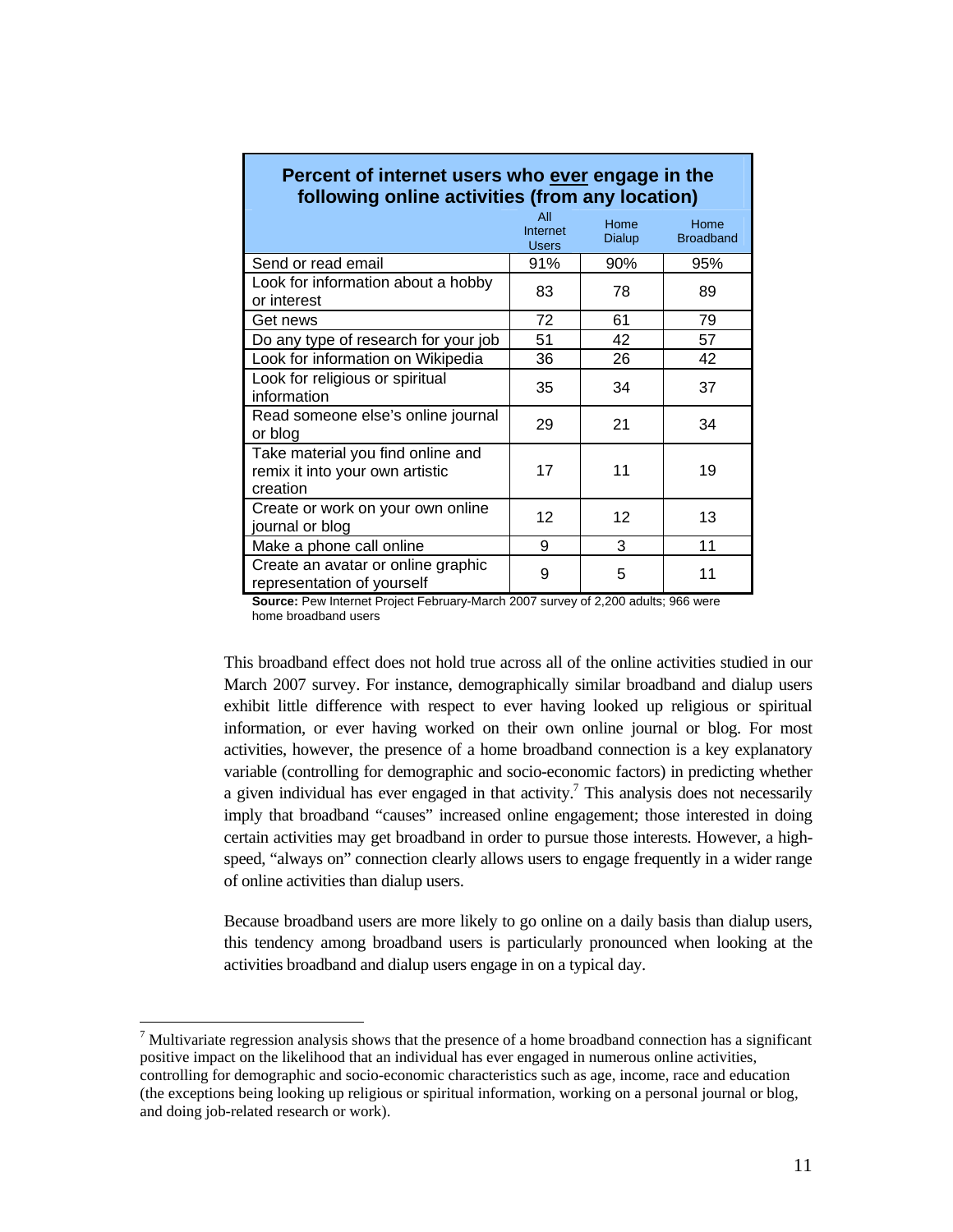| Percent of internet users who report doing the<br>following activities yesterday (from any location) |                                 |                |                          |  |  |
|------------------------------------------------------------------------------------------------------|---------------------------------|----------------|--------------------------|--|--|
|                                                                                                      | All<br>Internet<br><b>Users</b> | Home<br>Dialup | Home<br><b>Broadband</b> |  |  |
| Send or read email                                                                                   | 56%                             | 43%            | 65%                      |  |  |
| Get news                                                                                             | 37                              | 24             | 45                       |  |  |
| Look for information about a hobby<br>or interest                                                    | 29                              | 21             | 34                       |  |  |
| Do any type of research for your job                                                                 | 23                              | 15             | 27                       |  |  |
| Read someone else's online journal<br>or blog                                                        | 10                              | 5              | 12                       |  |  |
| Look for information on Wikipedia                                                                    | 8                               | 9              | 5                        |  |  |
| Look for religious or spiritual<br>information                                                       | 6                               | 4              | 7                        |  |  |
| Create or work on your own online<br>journal or blog                                                 | 5                               | 5              | 5                        |  |  |
| Take material you find online and<br>remix it into your own artistic<br>creation                     | 3                               | 3              | 3                        |  |  |
| Make a phone call online                                                                             | 2                               | ا>             | 3                        |  |  |

# **Percent of internet users who report doing the**

Т

 $\overline{\phantom{0}}$ 

**Source:** Pew Internet Project February-March 2007 survey of 2,200 adults; 966 were home broadband users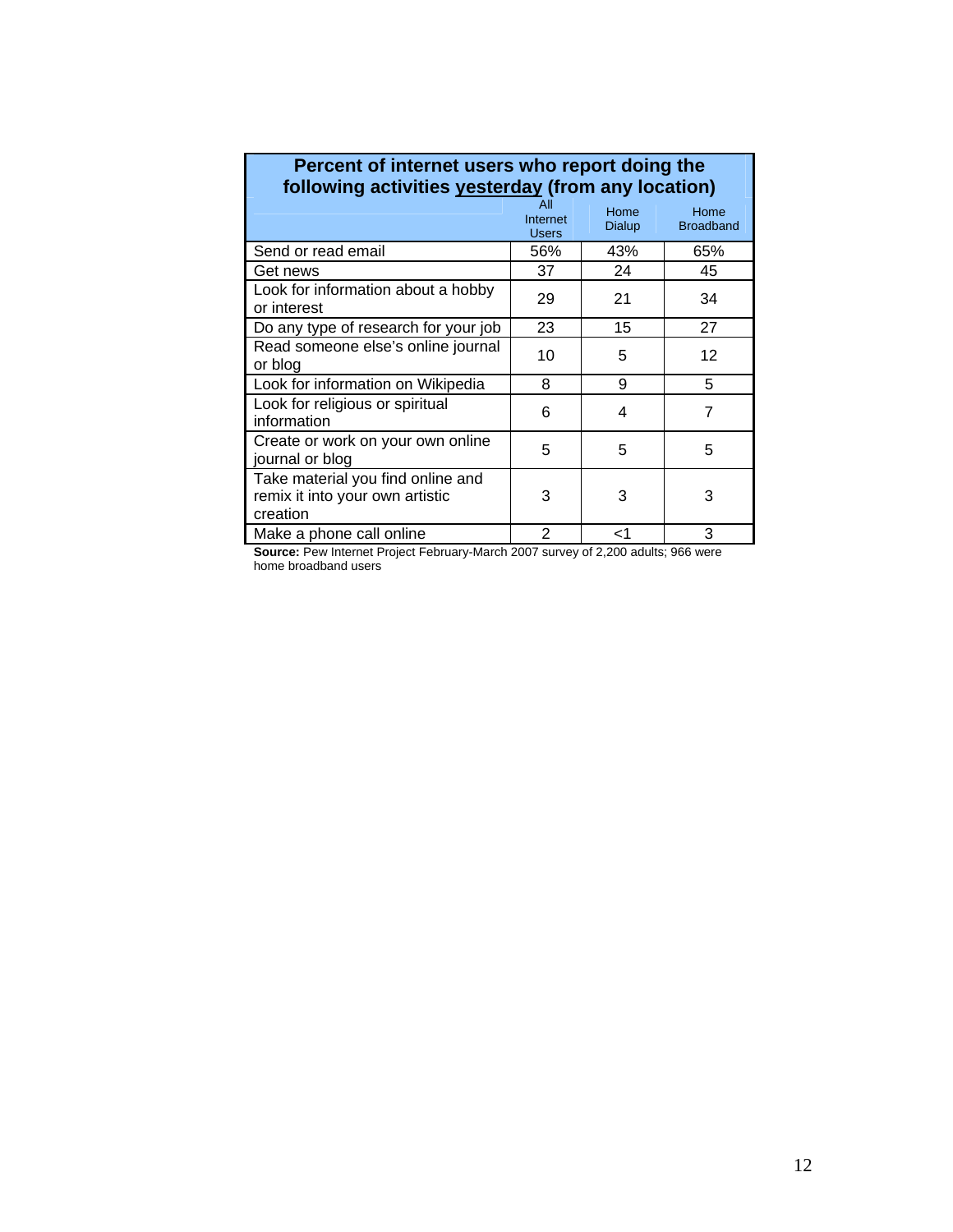#### **Methodology and data**

The findings in this data memo are based on the findings of our daily tracking survey on Americans' use of the Internet conducted by Princeton Survey Research Associates. Most of the data in this report is drawn from the Project's February-March 2007 survey of 2,200 adult Americans. Of these, 1,492 were internet users and 966 were home broadband users. The margin of error for results based on all such respondents is +/-2.3 percentage points; for internet users it is  $+/-2.8$  percentage points; for home broadband users it is +/-3.5 percentage points.

The number of African-Americans surveyed in February-March 2007 came to 190; 111 were internet users, and 71 were home broadband users. For whites, 1,740 respondents were interviewed, with 1,199 internet users and 767 home broadband users.

For **African-Americans**, the margin of error for results based on all such respondents is  $+/-7.8$  percentage points; for internet users it is  $+/-10.2$  percentage points; for home broadband users it is +/-12.8 percentage points.

For **white** Americans, the margin of error for results based on all such respondents is +/- 2.5 percentage points; for internet users it is +/-3.1 percentage points; for home broadband users it is +/-3.9 percentage points.

The number of rural Americans surveyed in February-March 2007 came to 447, with 258 rural internet users and 133 rural home broadband users. For residents of urban America, 597 respondents were interviewed, with 422 internet users and 297 home broadband users. The total number of suburban Americans interviewed was 1,156, with 812 internet users and 536 home broadband users.

For **rural** Americans, the margin of error for results based on all such respondents is +/- 5.1 percentage points; for internet users it is +/-6..7 percentage points; for home broadband users it is +/-9.3 percentage points.

For **urban** Americans, the margin of error for results based on all such respondents is +/- 4.4 percentage points; for internet users it is +/-5.2 percentage points; for home broadband users it is +/-6.3 percentage points.

For **suburban** Americans, the margin of error for results based on all such respondents is  $+/-3.2$  percentage points; for internet users it is  $+/-3.8$  percentage points; for home broadband users it is +/-4.7 percentage points.

For the definition of **community type,** we follow the Census Bureau definition whereby respondents are categorized as "rural" if they reside in a non-metropolitan statistical area (MSA) county. Respondents are categorized as "suburban" if they reside in any portion of an MSA county that is not in a central city. Respondents are categorized as "urban" if they reside within a central city of an MSA.